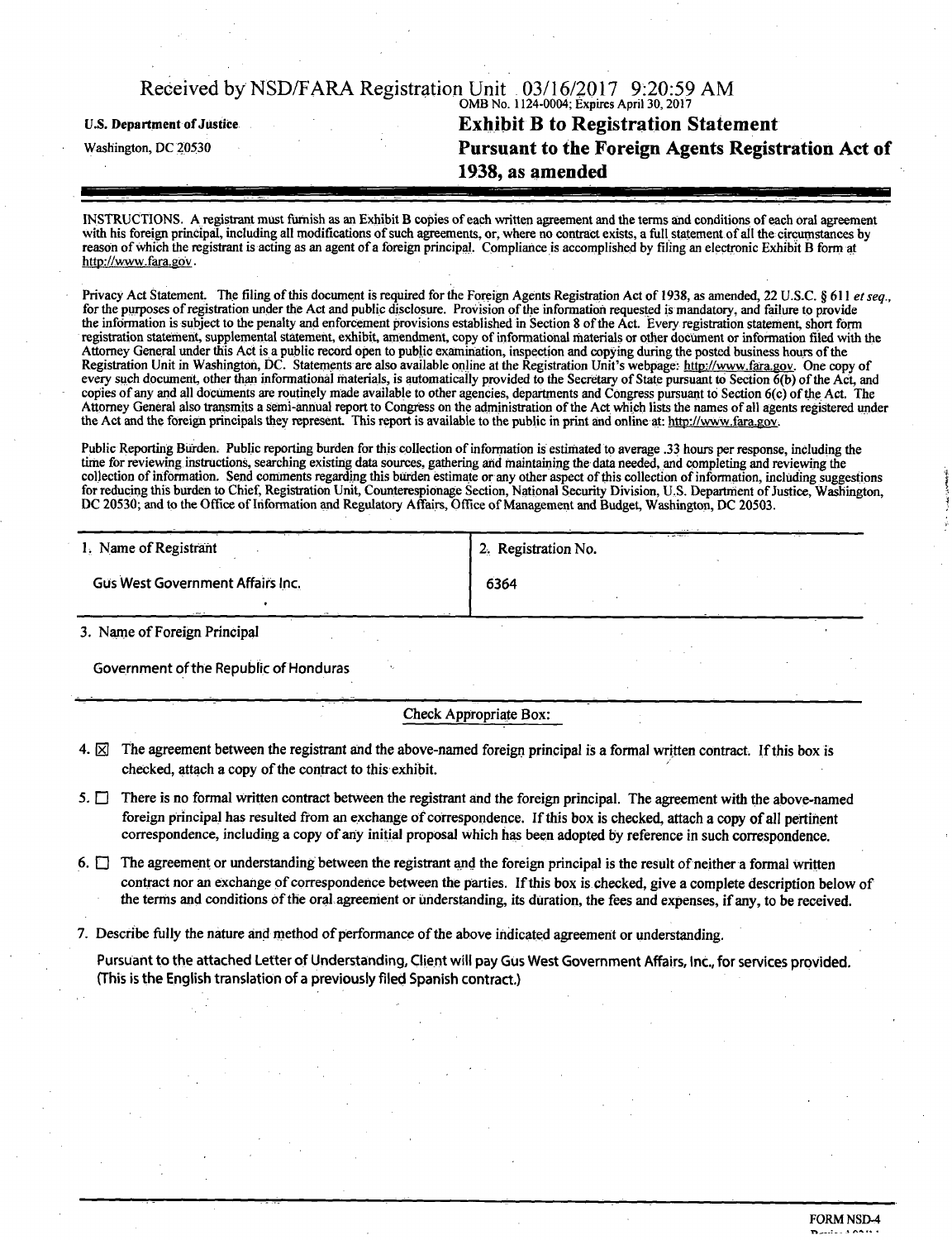8. Describe fully the activities the registrant engages in or proposes to engage in on behalf of the above foreign principal.

Providing government affairs consultation, guidance, and coordination services to the government of Honduras for a bilateral strategy with the government of the United States.

Will the activities on behalf of the above foreign principal include political activities as defined in Section  $\hat{I}(\rho)$  of the Act and in the footnote below? Yes  $\boxtimes$  No  $\Box$ 

If yes, describe all such political activities indicating, among other things, the relations, interests or policies to be influenced together with the means to be employed to achieve this purpose.

Assist in informing policy makers and opinion leaders in Washington about initiatives, achievements, and the future plans ofthe Honduran government. Develop and work with the government of Honduras to organize and implement a multifaceted strategy to establish Honduras as a top United States ally and gain support of its elected and appointed officials and opinion leaders. Work will consist of assisting in developing policy position papers, arranging meetings with US government officials, and engaging think tank policy organizations, The goal is to open a new dialogue and a new relationship between Honduras and the United States.

## **EXECUTION**

In accordance with 28 U.S.C. § 1746, the undersigned swears or affirms under penalty of perjury that he/she has read the information set forth in this Exhibit B to the registration statement and that he/she is familiar with the contents thereof and that such contents are in their entirety true and accurate to the best of his/her knowledge and belief.

| Date of Exhibit B                   | Name and Title                                  | Signature                                                                                                                             |         |
|-------------------------------------|-------------------------------------------------|---------------------------------------------------------------------------------------------------------------------------------------|---------|
| March 16, 2017                      | <b>Gus West, President</b>                      | Vs/ Gus West                                                                                                                          | eSianed |
| $11.999 - 11.999 + 11.999 + 11.999$ | $\alpha$ and $\alpha$ and $\alpha$ and $\alpha$ | .<br>$\overline{1}$ and $\overline{1}$ and $\overline{1}$ and $\overline{1}$ and $\overline{1}$ and $\overline{1}$ and $\overline{1}$ | --      |

Footnote: "Political activity," as defined in Section 1(o) of the Act, means any activity which the person engaging in believes will, or that the person intends to, in any way influence<br>any agency or official of the Govern party.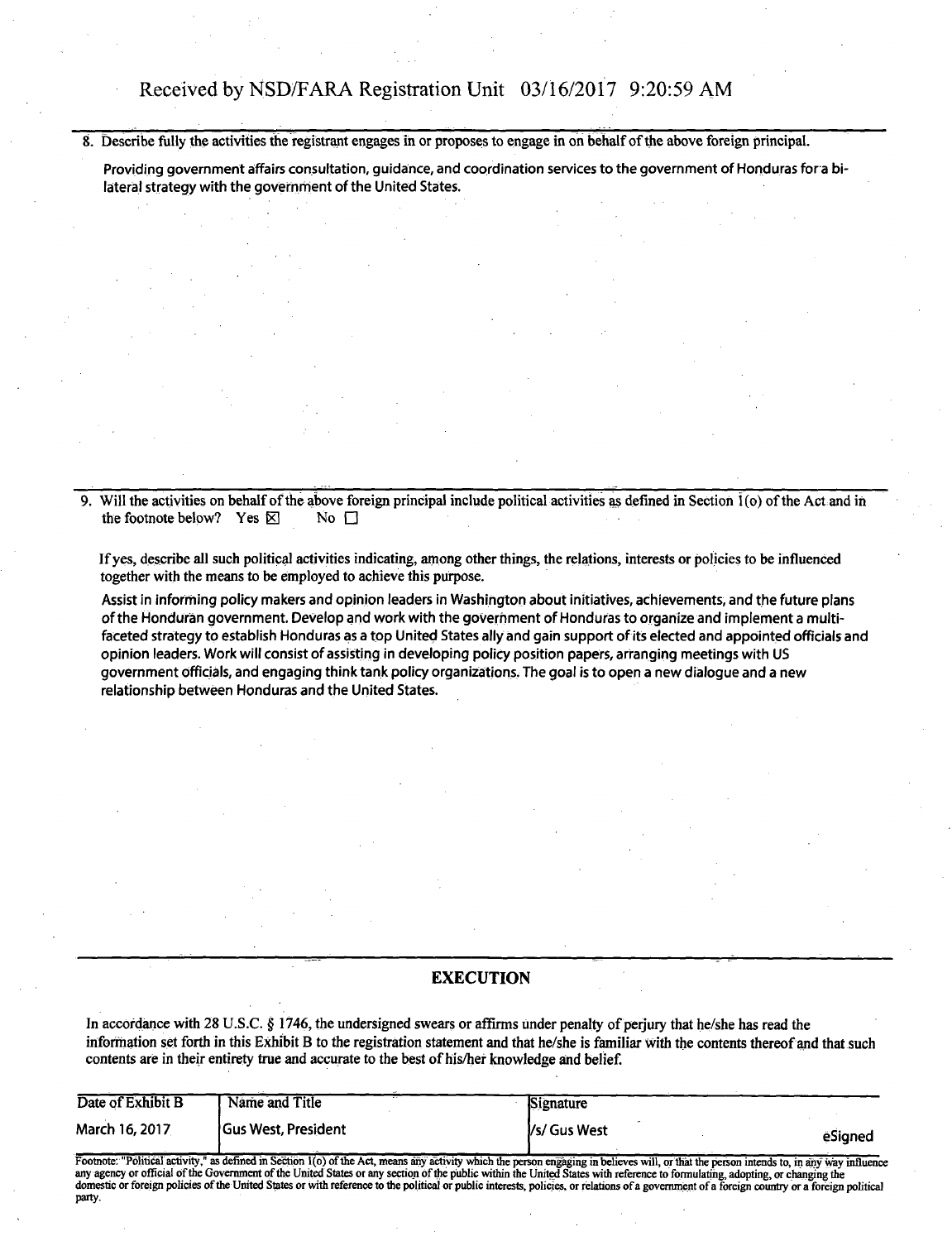#### GOVERNMENT AFFAIRS CONSULTING AGREEMENT

This Agreement is entered into and executed on January  $1^{st}$ , 2017 ("Effective Date"), by and between Gus West Government Affairs Inc., a company headquartered in Washington, DC ("GWGA") and Pedro Alexander Pineda Diaz, bearer of national identification document No.<sup>15</sup> 2019 married, an Industrial Engineer by profession, whom, by means of agreement No. 222-2014 of March 10, 2014, was appointed to the post of Minister of Administration and Financial Management of the Presidential Palace (hereinafter, "the Client").

## I. **APPOINTMENT**

The Client hereby hires GWGA to provide the services described in Section II below, as well as any other services that may be agreed to in the Statements of Work to be signed at the appropriate time by the parties.

#### II. SERVICES

GWGA shall provide the following services to the Government of Honduras:

Assistance informing political stakeholders, opinion leaders, and the media in Washington, and eventually in other cities across the United States, about initiatives, achievements, and future plans of the Government of Honduras. Develop and work with the Government of Honduras to organize and implement a multifaceted strategy to make Honduras into a key ally of the United States of America and to gain the support of its officials, both elected and appointed, opinion leaders, research centers ("Think Tanks") and the media. The work shall involve aiding in the drafting of political position papers and press releases; managing meetings with United States Government officials, and build relationships with think tanks and policy center organizations, as well as with the media. The goal is to open a new dialogue and a new relationship between Honduras and the United States of America. GWGA must provide the Client with a monthly report detailing the activities carried out during that period to achieve the goals and objectives established in the Agreement.

## III. COMPENSATION

GWGA shall be paid for its service in accordance with the Statements of Work to be signed by the parties in execution of this Agreement. The services may be billed by the hour, by a fixed amount, or in any other way, according to what is established in the applicable Statement of Work. Unless specifically determined otherwise in the Statement of Work, all invoices for professional fees and expenses shall be payable in full within twenty (20) days from the date of receipt of the invoice by the Client, through certified mail to the address indicated in Section 10 below; keeping in mind that in the case of expenses payable to third parties, the Client must provide the amount owed to GWGA prior to the date in which GWGA is required to pay the third parties. The Client must review all the invoices upon receipt, and shall notify GWGA in writing of any disputed charges or adjustments, within 20 days of receipt. If such written notification is not received, the invoices shall be deemed as payable in full. Late payments shall be subject to a late payment surcharge of one and a half percent (1.5%) per month, or the appropriate portion, of the total amount owed (but not to exceed the maximum legal rate). The Client commits to paying GWGA all legal fees and other costs incurred by GWGA to enforce the payments owed under this Agreement. The acceptance by GWGA of an amount less than the full payment does not mean a waiver of any of its rights to enforce the remaining amount owed.

(b) Pursuant to each Statement of Work, GWGA must be reimbursed for the following expenses/costs:

Outside suppliers' costs; costs of production, talent, and services hired outside of GWGA, which shall be invoiced separately and will be subject to a value-added surcharge of 25%.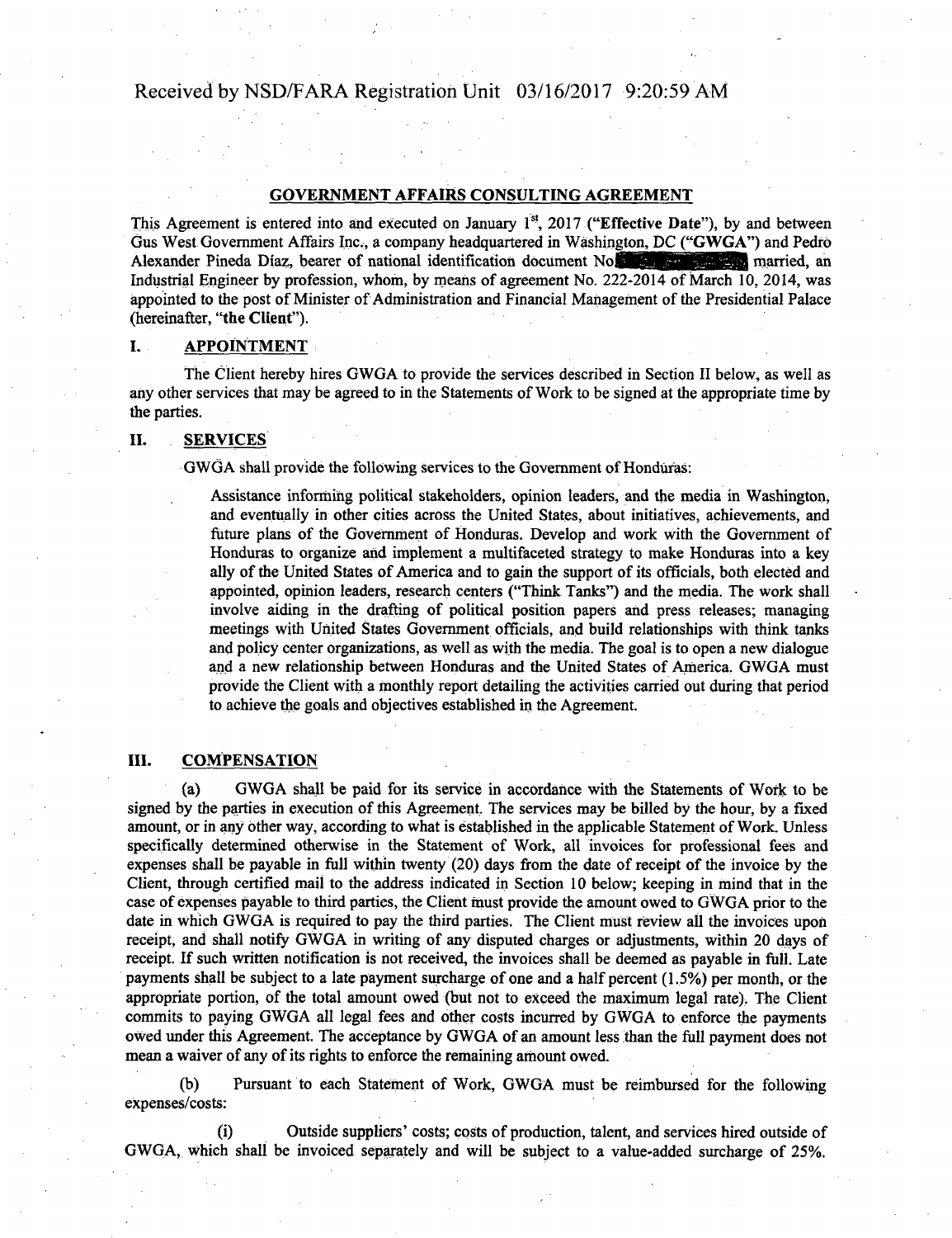GWGA must submit price quotes for any outside suppliers, talent, and services to be hired outside of GWGA for the Client's prior approval, The Client may, if it so wishes, hire and pay outside suppliers directly.

(ii) Petty cash expenses, including but not limited to stamps, packaging, express delivery, and other expenses incurred to send copies, orders, publications, and other materials; photocopies made internally at the office; expenses and per-diem for GWGA personnel required to travel in order to provide services to the Client; legal services incurred on behalf of the Client, including submission and registration costs related to the Foreign Agents Registration Act, Client requests to hire spokespersons, and negotiate terms arid conditions with suppliers and providers hired on behalf of the Client, must be invoiced separately and will be subject to a 25% value-added surcharge.

(c) Approval of any price quote by the Client shall constitute approval of all costs and expenses outlined in said quote. If actual costs and expenses exceed by five percent (5%) or more the most recent price quote approved by the Client, GWGA must send the Client an amended quote for approval. Excess costs and expenses under five percent (5%) shall be payable in accordance with this Agreement or the Statement of Work.

### IV. DURATION

(a) The term of this Agreement shall begin as of the Effective Date, and will continue to be in effect until December 31, 2017. The Agreement may be automatically renewed, with written consent of both Parties, for subsequent one  $(1)$  year periods beginning on January  $1<sup>st</sup>$  and ending on December 31<sup>st</sup>.

(b) Either party may terminate this Agreement without cause, through written notification given thirty (30) days in advance, or with cause due to a material breach by the other Party that is not remedied, or which does not begin to be remedied, within thirty days after receipt of notification of said breach.

(c) During the period of notification of the termination of the Agreement, GWGA's and the Client's rights, obligations, and responsibilities shall continue to be in effect, including, but not limited to the payment of professional fees and the provision of the services requested by the Client.

(d) All non-refundable reservations, contracts, and other arrangements authorized by the Client that are in force as of the effective date of termination of the Agreement shall be automatically assumed by the Client or its representative, and GWGA shall be released of any obligations, responsibilities, and debts arising therefrom. Any reservations, contracts, and other arrangements that may not be assumed by the Client or cancelled, shall be completed by GWGA and paid by the Client pursuant to the terms of this Agreement. The Client shall also pay GWGA for all fees owed and costs incurred in connection with the services up to the date of termination.

### V. OWNERSHOP OF MATERIALS

All materials generated by GWGA in the execution of this Agreement, and accepted and paid by the Client, shall be deemed to be "work done on commission" and shall be the exclusive property of the Client. GWGA shall retain ownership over authorship works created prior to or separately from the execution of its services under this Agreement, as well as over any materials rejected or not paid by the Client. The foregoing notwithstanding, all materials, rights, data, and intellectual property of third parties (such as spokespersons, pictures, and data with third-party license), shall remain the sole and exclusive property of those third parties, and the Client accepts using these third-party materials in accordance with any applicable use license terms.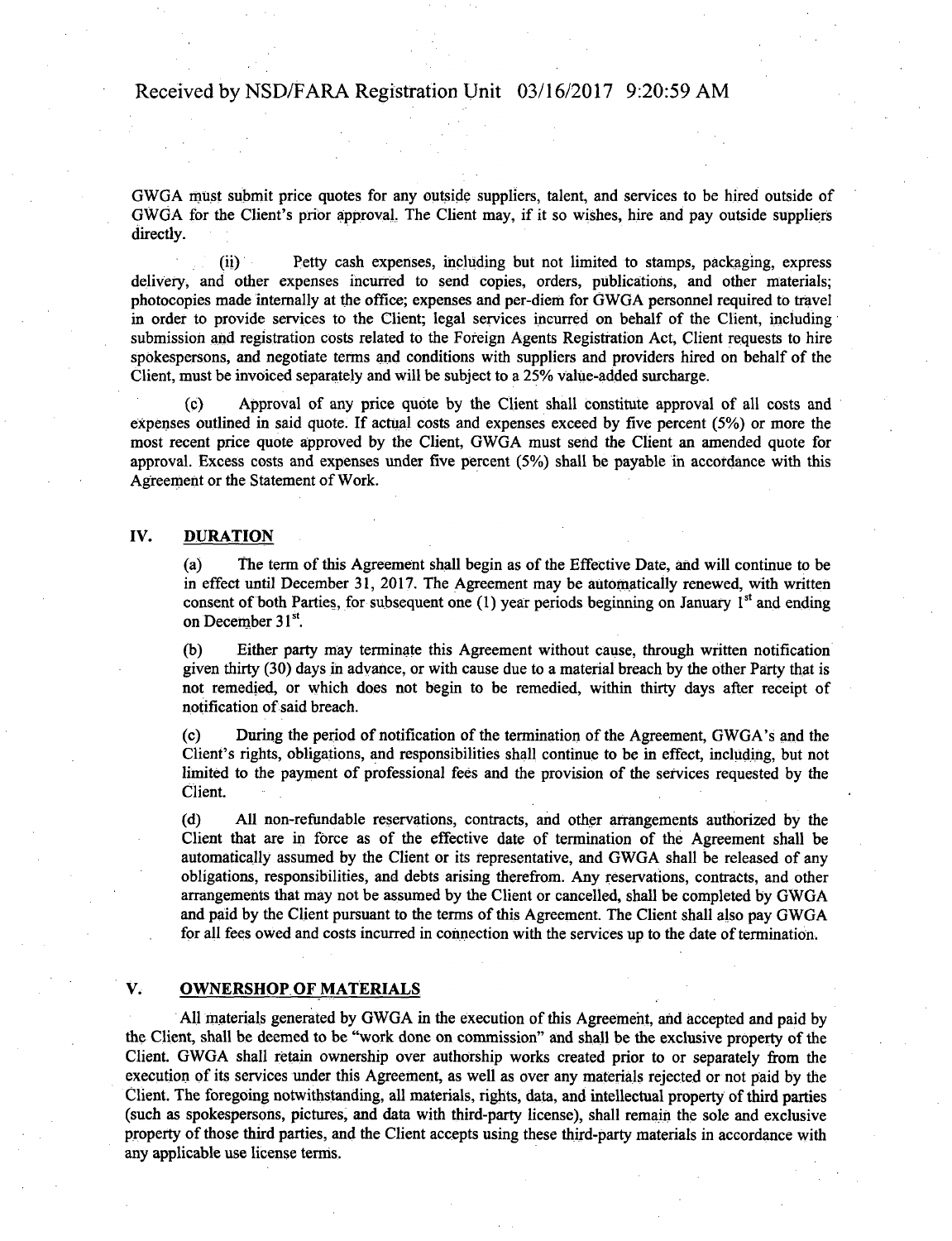## VI. INDEMNIFICATION

(a) GWGA shall indemnify and hold the Client, its parent entities, subsidiaries and affiliates, and the officials, directors, shareholders, employees, and agents of said entities harmless ("Client Indemnifications" [sic]) from any losses, damages, responsibilities, complaints, lawsuits, trials, costs, and any other petty cash costs (including reasonable attorney fees and expenses) (together, "Damages"), as well as Client Indemnifications  $[sic]$ <sup>T</sup> they may incur or be responsible for as a result of a complaint, lawsuit or proceeding, legal summons, discovery request, or any other legal request or government investigation ("Complaint") submitted, notified, of filed [against] any of the Client Indemnifications based on of resulting from GWGA's negligence or willful misconduct.

(b) The Client shall indemnify and hold GWGA, its parent companies, subsidiaries and affiliates, and the officials, directors, shareholders, employees, and agents of said entities harmless ("GWGA Indemnifications"  $[sic]^2$ ) from any claims or damages that may be incurred by the GWGA Indemnifications as a result of: (i) any specific materials, permits, information, or instructions provided by the Client; (ii) materials or programs created or produced by GWGA for the Client under this Agreement, and which the Client approves prior to publication, execution, broadcasting, or use, including accusations that contentions, descriptions, or representations about the Client, its products, services, and competitors are false, misleading, baseless, or do not comply with the corresponding legal and regulatory requirements, directives, and rules applicable to the Client, its products, and industry; (iii) risks or restrictions that GWGA has warned the Client about, when the Client has elected to proceed; or (iv) the nature and use of the Client's products and services, including but not limited to, accusations that the Client's products are defective, detrimental, or harmful. The Client's obligations under this section include payment to GWGA by the Client for all time and expense charges (including reasonable attorney fees and expenses) incurred by GWGA related to any summons, discovery requests, or other legal requests or government investigations brought against GWGA or any of its affiliates, related to the Client, its business, or its industry, as a result of any litigations, proceedings, or investigations involving the Client.

(c) Neither GWGA nor the Client shall be responsible to the other for any indirect, incidental, consequential, special, or punitive damages resulting in any way from the activities covered by this Agreement, whether under contract, tort, or other cause of action, even when said party has been made aware of the possibility of such damages. In any event, each party's responsibility under this Agreement may not exceed the amounts payable to GWGA under it.

(d) Except for the cases specifically indicated in this Agreement, neither party makes any warranties or representations, whether express or implied, that the services or work products to be provided under the Agreement shall be free of errors or operate without disruptions, and any warranties of title, or merchantability or fitness for a particular purpose are expressly excluded.

## VII, FORCE MAJEURE

(a) Neither party shall be deemed to be in breach of this Agreement to the extent that the execution of its obligations, or its attempts to remedy any breach are delayed or prevented due to events offeree majeure, fire, natural disaster, accident, riot, acts of government, acts of war or terrorism, scarcity of materials or supplies, lack of transportation, means of communication, or providers or sellers of goods and services, or any other cause that is reasonably beyond the control of said party.

<sup>&</sup>lt;sup>1</sup> Translator's note: this paragraph is poorly worded in the original Spanish. First, the term "Indemnizaciones del Cliente" (Client Indemnifications) seems to refer to the parties covered by the release, so it should be "Partes Indemnizadas del Cliente" (Released Client Parties). Also, the context suggests that highlighted term should be "Damages".

<sup>&</sup>lt;sup>2</sup> Translator's note: the term should be "Partes Indemnizadas de GWGA" (Released GWGA Parties)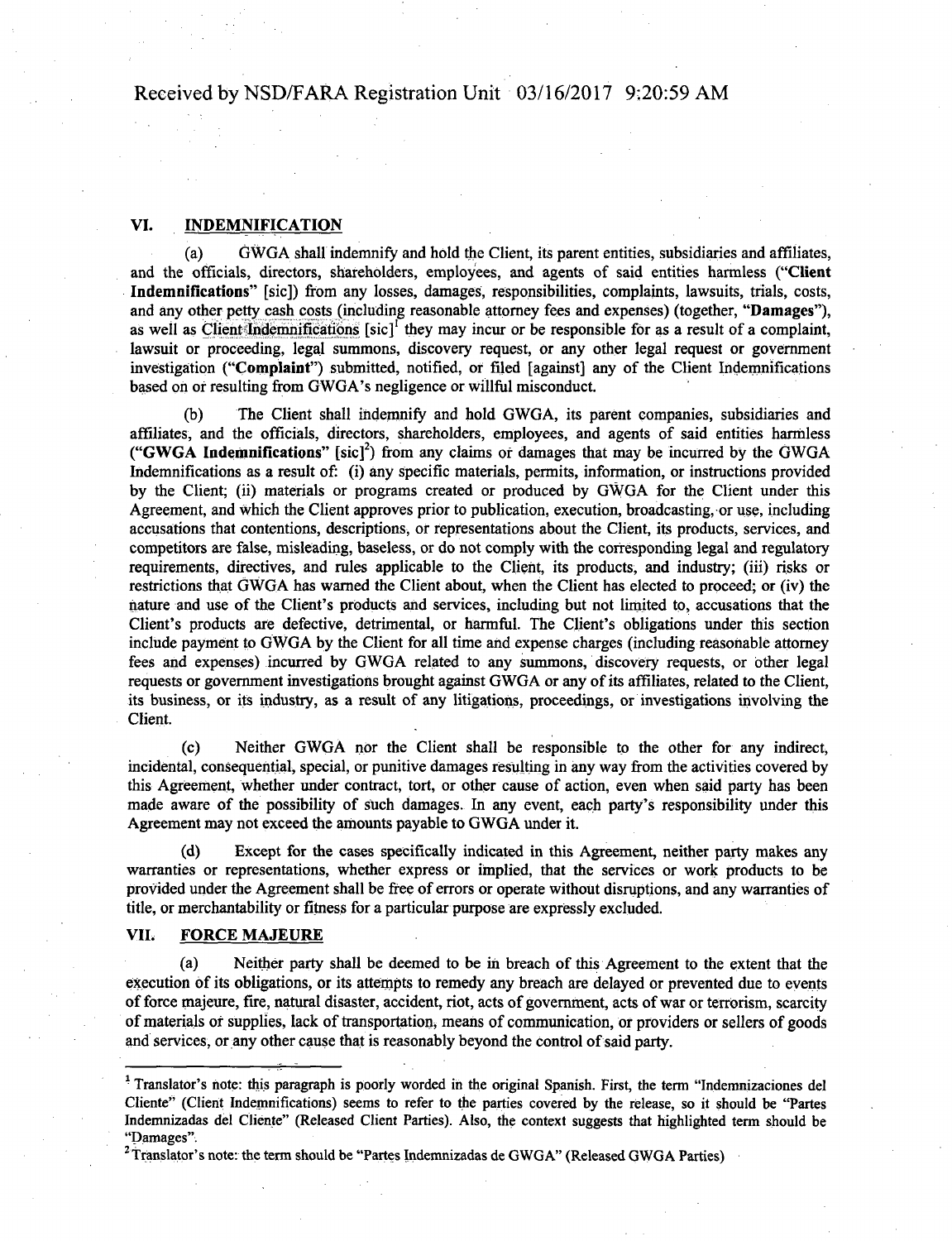(b) It is acknowledged that GWGA has no control over the information once released to the media or becomes part of the public domain. Therefore, GWGA shall not be held responsible for acts or omissions by third parties, and cannot guarantee the use of any material through any means (written or electronic), or guarantee the accuracy of what any third party may publish.

## VIII. NON-SOLICITATION OF EMPLOYEES

Each party agrees that for the duration of the period starting on the Effective Date and up to one year after the termination of the Agreement, the other Party may not, either directly or indirectly, hire, solicit, employ, hire as consultant, or in any other way secure the services of current and former employees or contractors of the other Party that were involved in the execution of this Agreement without the prior written consent of the other Party. The Parties agree that the current legal remedy available for a violation of this Section is inadequate and therefore, the non-violating Party shall be entitled to precautionary measures for said violation, without the need for proof of irreparable damage and without offering guarantees, in addition to any other right or remedy it may be entitled to.

#### IX. CONFIDENTIALITY

Both Parties agree to keep confidential and not disclose or use for their own benefit or for the benefit of third parties (except when required for the execution of the services under this Agreement or when required by Law) any information, documents, or materials identified by one Party, at the moment of making them available to the other Party, as intellectual or confidential property, or property that should be reasonably deemed as confidential given the circumstances under which they are being shared. However, the confidentiality obligations in the preceding sentence shall not extend to any information, documents, or materials that (a) become publicly available without there having been a breach of this provisions; (b) are received, unrestricted, from a third party; or (c) are independently developed without making reference to the information received from the other Party under this Agreement, and said obligations expire on the second anniversary of the effective date of termination of this Agreement. In addition, both Parties may disclose confidential information that has been requested through a valid court order or by any other authorized government entity, provided that said Party promptly notifies the other Party and provides reasonable cooperation with the efforts of the other Party, if appropriate, to limit the disclosure and obtain confidential treatment or a protection order.

## X. NOTIFICATIONS

All notifications under this Agreement shall be made in writing and sent via registered mail or express courier services, duly addressed as follows:

For GWGA, to the following address:

Attn: Gus West, with copy to Gus West Government Affairs Inc., Attn: Gus West

For the Client, to the following address: Embassy of Honduras 3007 Tilden Street NW Suite 4-M Washington, DC 20008 Attn: Luis Cordero, Charge D'Affaires, a.i.

#### XI. ARBITRATION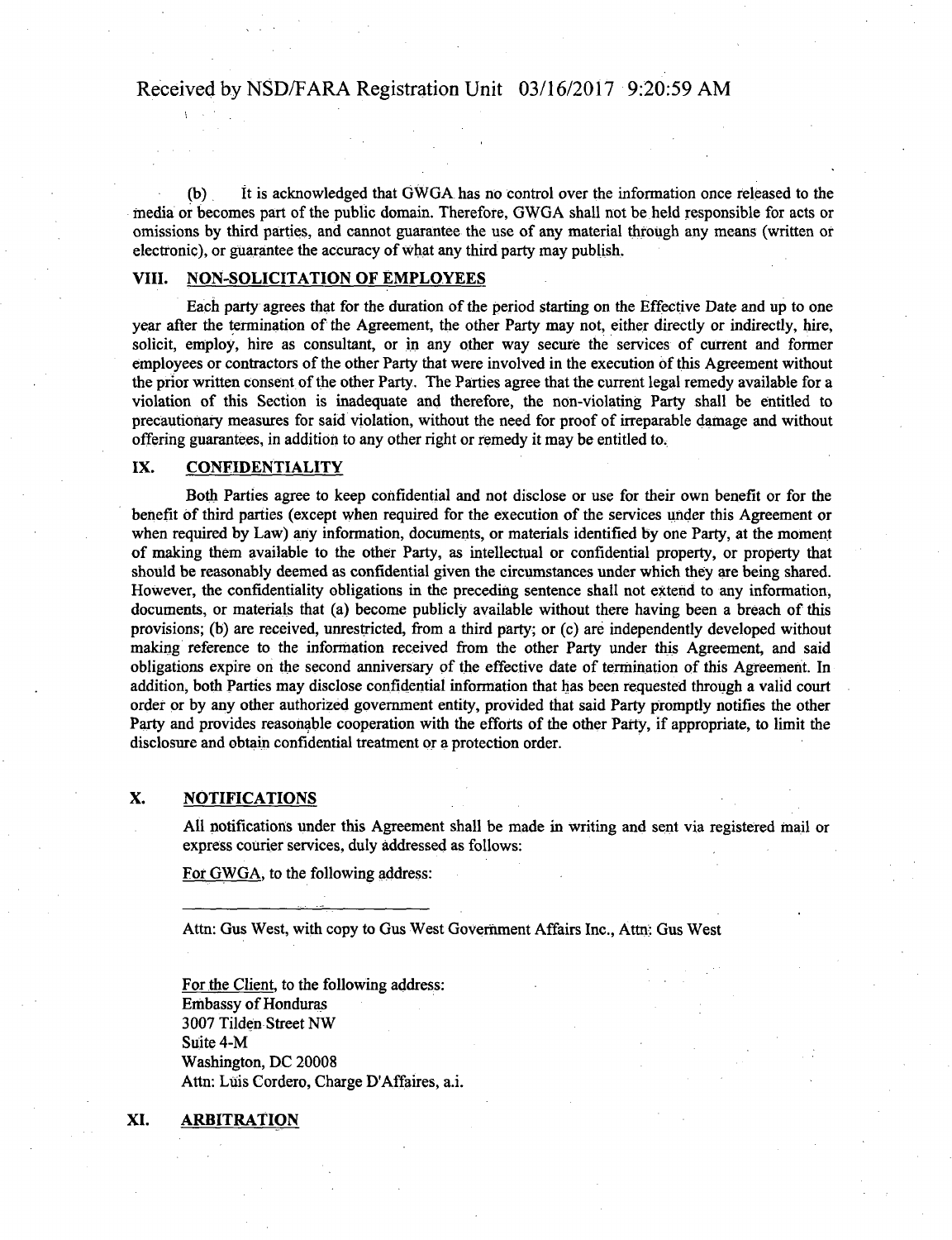All claims, disputes, and other questions arising from or related to this Agreement or breaches thereof, shall be decided through arbitration in the District of Columbia in accordance with the Honduras Conciliation and Arbitration Act in force, unless the Parties mutually agree otherwise. This arbitration agreement shall be specifically executable under the current arbitration legislation. The award issued by the Arbitrator shall be final and may be immediately enforced in accordance with applicable laws in any court with jurisdiction. The prevailing party shall be entitled to the reimbursement of costs and attorney fees. The arbitration request must be submitted within two (2) years of occurrence of the claim, dispute, or issue under challenge. This Agreement and all issues related thereto shall be subject to, and interpreted in accordance with the laws of the Republic of Honduras, without regard to principles of choice or conflict of law.

#### XII. MISCELLANEOUS

GWGA may include the name of the Client in client lists used for purposes of classification of the public relations industry, for directories, or for awards, and may disclose or otherwise advertise its relationship with the Client in industry publications. GWGA shall review the wording with the Client prior to publication. This Agreement constitutes the entire, exclusive and final agreement between the Parties about its purpose, and shall prevail over any prior agreements (including the Memorandum of Understanding between the Parties), proposals, negotiations, arrangements, and other communications and understandings between the Parties, whether verbal or in writing, with respect to the purpose of the Agreement. The validity, interpretation, execution, and fulfillment of this Agreement shall be subject to, and will be analyzed in accordance with the laws of the Republic of Honduras, without reference to their stipulations on conflict of law. This Agreement may not be amended, modified, or waived in any way, either in whole or in part, except in writing and with the signature of both Parties and their respective authorized representatives. The waiver of a breach by one Party of any of the provisions in this Agreement shall not constitute or be construed as a waiver of a prior, concurrent, or subsequent breach of that provision or any other provision of this Agreement by that Party. This Agreement and the rights, responsibilities, obligations, and charges thereunder shall be mandatory and binding for the benefit of the Parties successors and beneficiaries.

#### XIII. LANGUAGES

This Agreement is signed in two counterparts in the English and Spanish languages, with both documents being equally authentic. In the event of a discrepancy in their interpretation, the Spanish version shall prevail.

> /Round stamp/: Presidential Palace, Honduras. Minister of Administration and Financial Management. Government of the Republic of Honduras

#### ACCEPTED AND AGREED TO:

| GWGA: /Illegible signature/ |  |  |
|-----------------------------|--|--|
|                             |  |  |

CLIENT: /Illegible signature/

|    | Name: Gus West                                                                 | Name: Pedro A. Pineda                                                                                                       |  |
|----|--------------------------------------------------------------------------------|-----------------------------------------------------------------------------------------------------------------------------|--|
|    | Title: President CEO                                                           | Title: Industrial Engineer                                                                                                  |  |
|    | Date: 02/03/2017                                                               | Date: $\frac{1}{2}$                                                                                                         |  |
|    |                                                                                |                                                                                                                             |  |
| r. | mbed and Swam to before me                                                     | District of Golumbia: 88<br>Subscribed and Strom to below me by $\mathcal G$ us $k$ . We<br>this $3$ id day of February 14. |  |
| 群臣 | <b>GEV 24</b>                                                                  |                                                                                                                             |  |
|    |                                                                                |                                                                                                                             |  |
|    | David A. Diddent, Notary Public, D.C.<br>My commission expires August 14, 2021 | David A. Didden, Name's Public, D.C.<br>My commission expires August 14, 2021                                               |  |
|    |                                                                                |                                                                                                                             |  |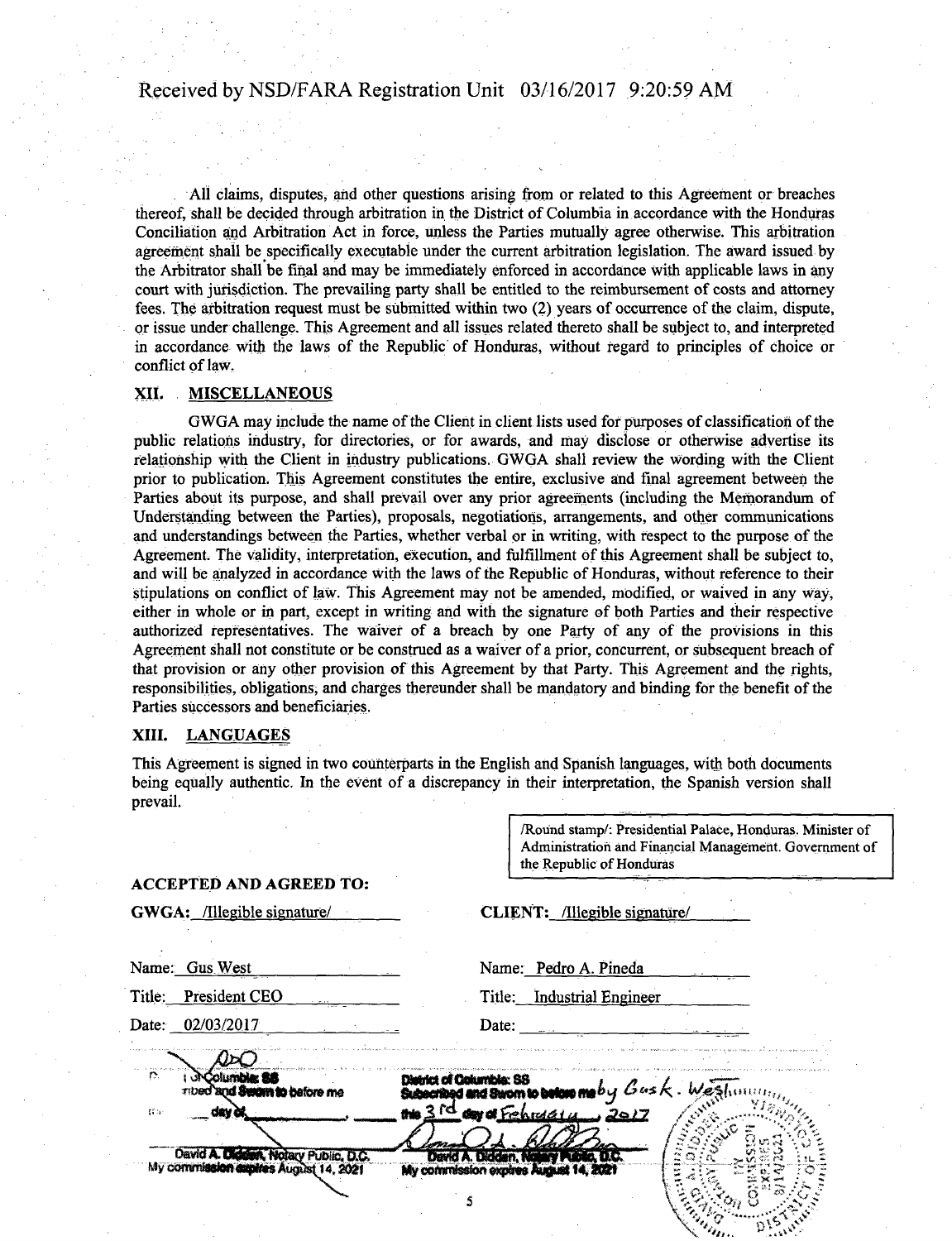#### STATEMENT OF WORK #2

This Statement of Work #2 is carried out as part of the Agreement dated January 1, 2017 (the Agreement) and is valid for a *period of twelve (12) months, ending on December 31, 2017*. Any capitalized terms used in this Statement shall have the meaning established in the Agreement. In the event that the provisions of this Statement of Work conflict with those of the Agreement, the provisions of the Agreement shall prevail, unless the Statement of Work expressly sets forth otherwise.

#### SERVICES

GWGA shall provide the following services to the Government of Honduras:

Assistance informing political stakeholders and opinion leaders in Washington, about initiatives, achievements, and future plans of the Government of Honduras. Develop and work with the Government of Honduras to organize and implement a multifaceted strategy to make Honduras into a key ally of the United States of America and to gain the support of its officials, both elected and appointed, and opinion leaders. The work shall involve aiding in the drafting of political position papers and press releases; managing meetings with United States Government officials, and build relationships with think tanks and policy center organizations, as well as with the media. The goal is to open a new dialogue and a new relationship between Honduras and the United States of America. GWGA must provide the Client with a monthly report detailing the activities carried out during that period to achieve the goals and objectives established in the Agreement.

#### 2. COMPENSATION

GWGA shall be paid professional fees of US\$40,000,00 per month. These fees include income taxes calculated over the total to be paid monthly at the applicable rate of 25%, as established in articles 4 and 5 of the Honduran Income Taxes Act, and article 67 of Honduras' 2016 General National Budget (Decree 168/2015). This amount shall be withheld by the Client at the time of making the payments to GWGA, and shall be reported to the competent authority on tax matters in Honduras.

If the services are cancelled prior to the end of the formal agreement, the Client accepts to pay all invoices for time and expenses actually incurred, or for which GWGA may have irrevocably committed on the Client's behalf, until the date of cancellation, which must be done in writing.

Any additional work outside of this Statement of Work will require additional budget.

Travel expenses for trips outside of headquarters approved in advance, as well as local transportation, courier services and research materials, shall be invoiced separately. GWGA shall provide the Client with an itemized monthly invoice for this type of expenses.

INVOICE. The Consultant must submit invoices for all services provided. The Client must pay the amounts owed within twenty (20) days from the date of receipt of the invoice by the Client, sent via certified mail to the address indicated in the Agreement, keeping in mind that in the case of expenses payable to third parties, the Client must provide the amount owed to GWGA prior to the date in which GWGA is required to pay the third parties.

Petty cash expenses shall be paid separately.

3. CLIENT RESPONSIBILITIES